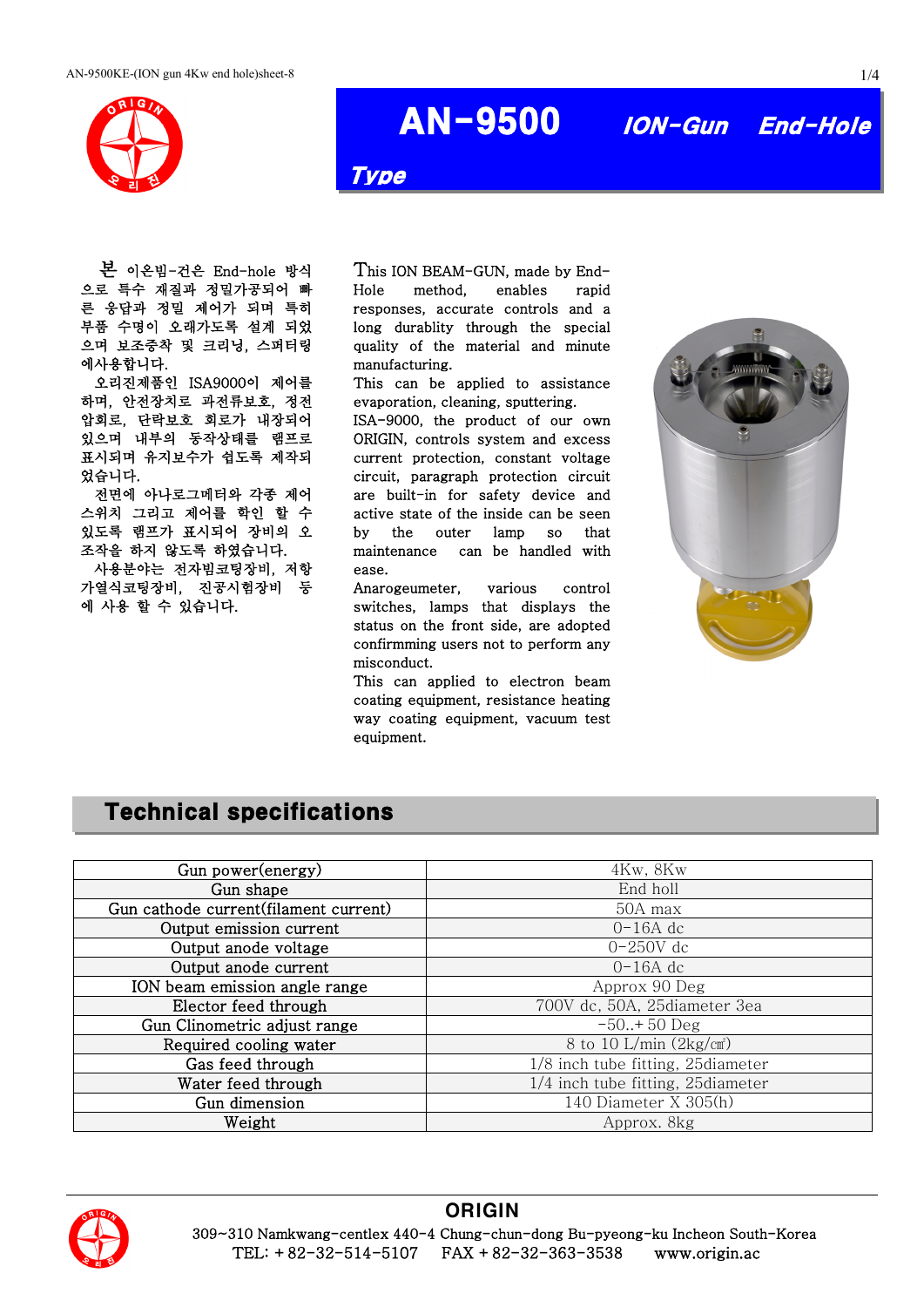## **Dimensions**



## Order code

ſ



| A | Power (Energy) | $04$ = $4$ Kw, $08$ = $8$ Kw |
|---|----------------|------------------------------|
| B | Spare          | $\mathbf{0}$ =Non            |
| C | Spare          | $\mathbf{0}$ =Non            |
| D | Spare          | $\mathbf{0}$ =Non            |



#### **ORIGIN**

 309~310 Namkwang-centlex 440-4 Chung-chun-dong Bu-pyeong-ku Incheon South-Korea TEL: +82-32-514-5107 FAX +82-32-363-3538 www.origin.ac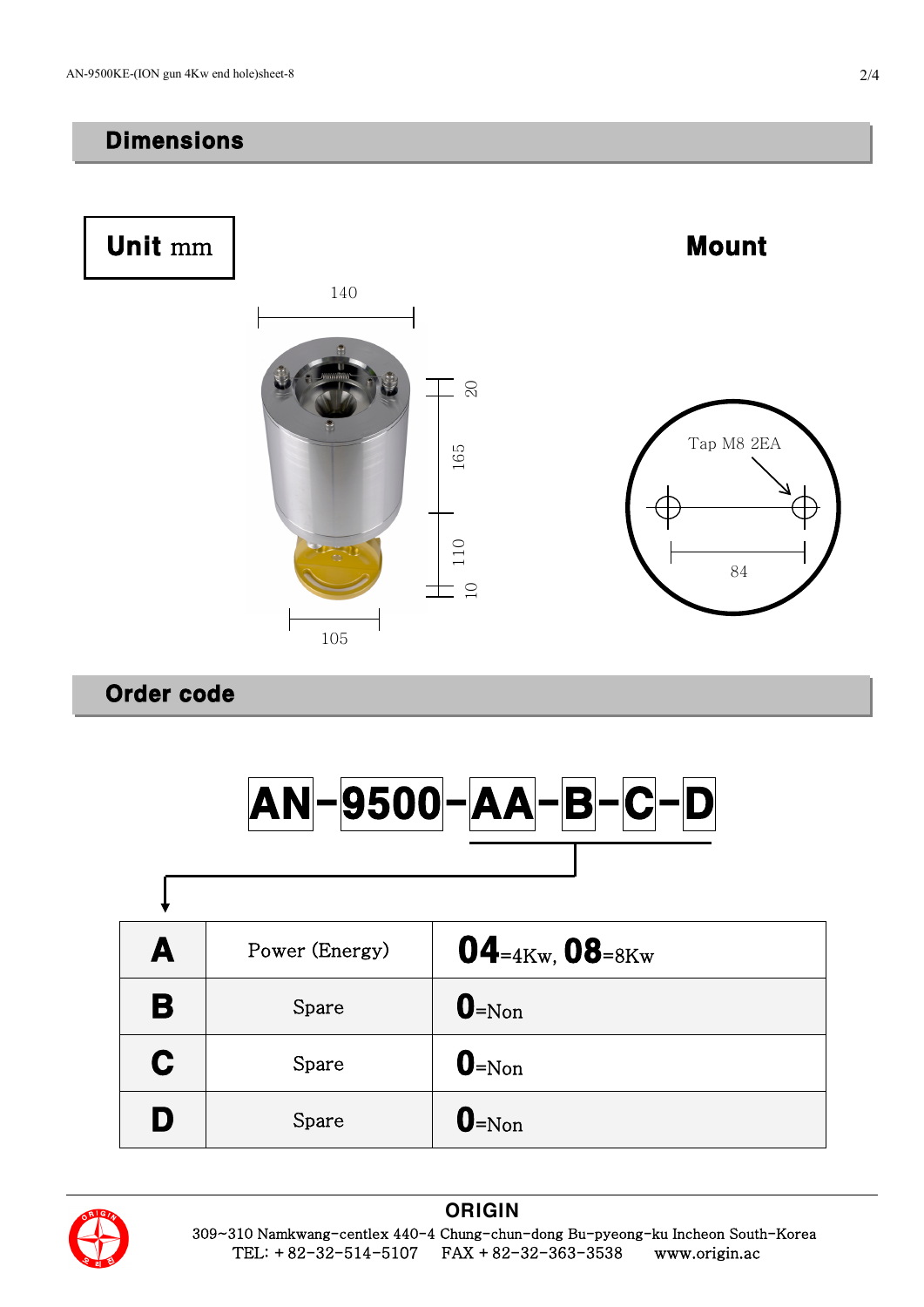# Spare order code AN-9500 Only

| {\\\\\\\\\\\\\\\\<br>Filament                                | Insulate                     | Insulate                  | Insulate                   |
|--------------------------------------------------------------|------------------------------|---------------------------|----------------------------|
|                                                              | $6H \times 10\% \times 4\%$  | 9H x 13Ø x 5Ø             | 13H x 13Ø x 7Ø             |
| P-9500-0001                                                  | P-9500-0002                  | P-9500-0003               | P-9500-0004                |
|                                                              |                              |                           |                            |
| Insulate                                                     | Gas distributor              | Cooling anode plate       | Filament washer            |
| $95H \times 180 \times 60$                                   |                              |                           |                            |
| P-9500-0005                                                  | P-9500-0006                  | P-9500-0007               | P-9500-0008                |
| No. of Concession, Name of Son, or other<br>Filament support | Cooling flexible<br>$500$ mm | Cooling flexible<br>600mm | Gun inside cable<br>1000mm |
| P-9500-0009                                                  | P-9500-0010                  | P-9500-0011               | P-9500-0012                |
| $\circ$<br>O-Ring Sat                                        |                              |                           |                            |
| P-9500-0013                                                  |                              |                           |                            |